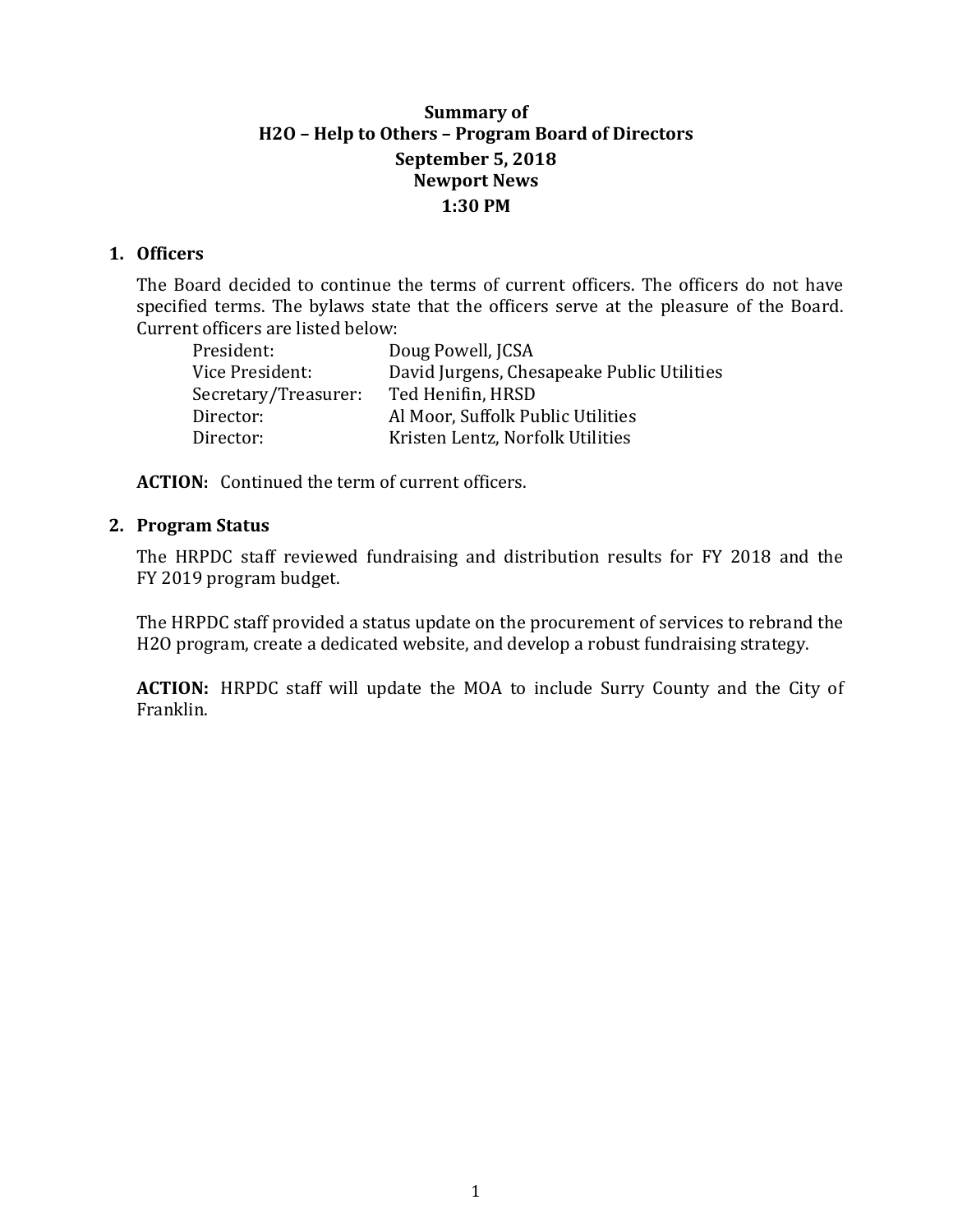#### **Summary of DIRECTORS OF UTILITIES COMMITTEE AGENDA September 5, 2018 Newport News 2:00 P.M.**

## **1. Summaries of the June 13, 2018 and July 16, 2018 Meetings of the Directors of Utilities Committee**

The June 13, 2018 and July 16, 2018 meeting summaries have not been distributed for the Committee's review. The summary of the August 1, 2018 joint meeting of the Hampton Roads Chief Administrative Officers (CAOs) and Directors of Utilities Committee will be included in the next agenda.

**ACTION:** No action

#### **2. Public Comment**

#### **3. Final FY20 Regional Water and Wastewater Program Budgets**

The Committee considered endorsement of the FY 2020 budgets for the Regional Wastewater Program and the Regional Water Program. The guidelines for Committee actions related to budget planning are listed below:

*Recommendations related to budget planning require unanimous agreement by the Committee. Committee members will have opportunities to review and comment on proposed budgets at monthly meetings or via email. Committee members may express their support of proposed budgets either in-person at Committee meetings or via written communication to HRPDC staff.*

*Any Committee decision regarding budget planning is an endorsement by the Committee and amounts to a commitment by the locality to include recommending the agreed-upon budget in the locality departmental budget as input to the locality's budget. If a locality representative did not attend the Committee meeting to vote on budget planning, HRPDC staff will contact the locality to confirm that the locality is aware of and supports the proposed budget.*

# Attachments:<br>3A FY2

- 3A FY2020 Regional Water Program Budget<br>3B FY2020 Regional Wastewater Program Br
- 3B FY2020 Regional Wastewater Program Budget
- **ACTION:** The Committee endorsed the FY 2019-2020 Regional Water Program and Regional Wastewater Program budgets. Any director that was not in attendance will be asked to vote via email.

#### **4. Safe Yield and Groundwater Update**

Ms. Whitney Katchmark, HRPDC Principal Water Resources Engineer, discussed the meetings held by the Virginia Department of Health (VDH) Waterworks Advisory